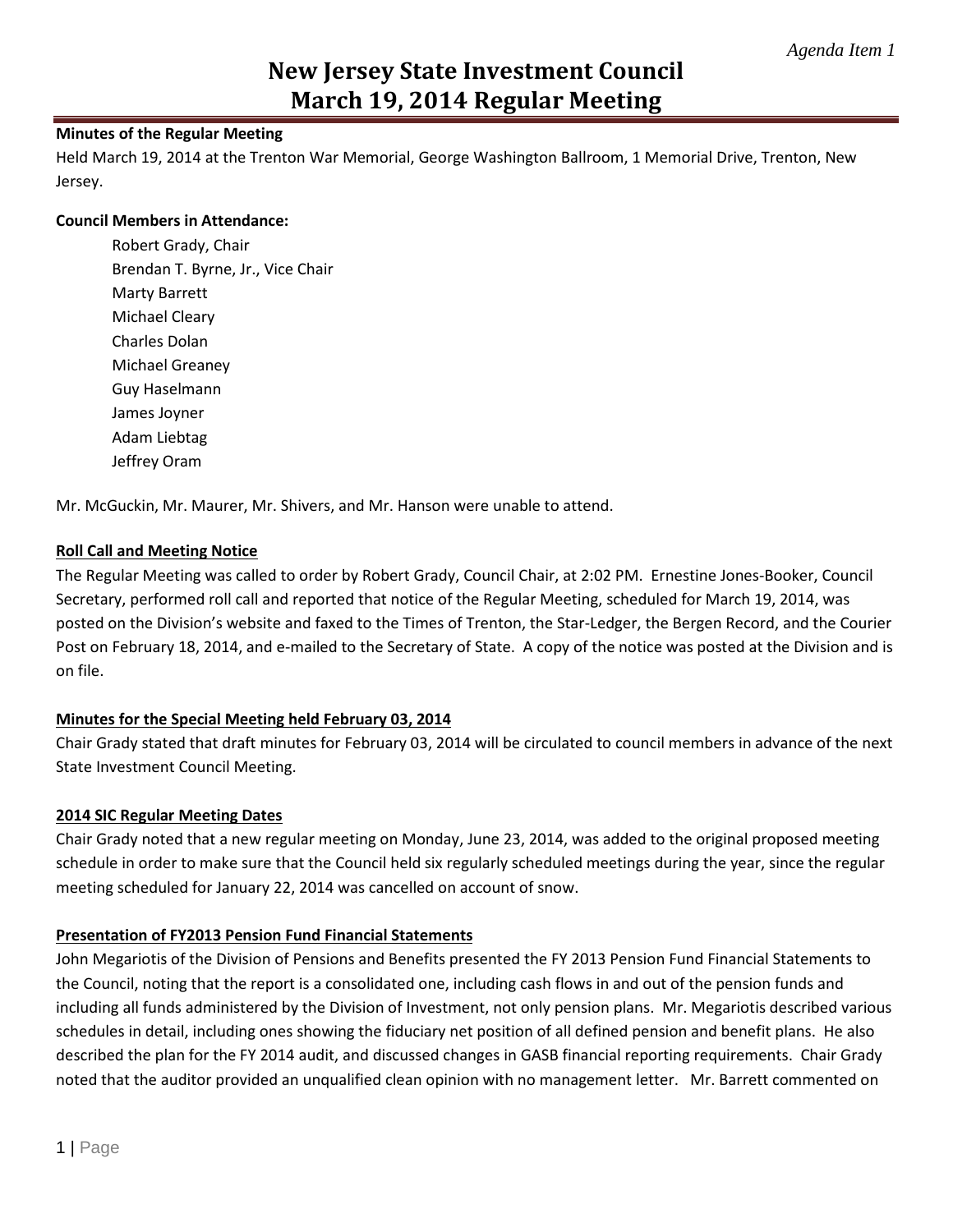# **New Jersey State Investment Council March 19, 2014 Regular Meeting**

the State's failure to fund its full actuarially required contribution. Mr. Megariotis responded that the contributions were in accordance with the provisions of the pension reform legislation enacted in 2011.

## **Directors Report/Update**

Acting Director Chris McDonough reviewed the Director's Report, describing recent changes in US and global economic and capital market conditions. Mr. McDonough noted that we were at the fifth anniversary of the bull market, with the Dow Jones Industrial Average having experienced a gain of over 150% since March 2009, and with the S&P 500 at an alltime high in early March. He also discussed the FYTD performance of the Pension Fund through February 2014, both overall and by asset class. Mr. McDonough noted that Pension Fund, ex-Police & Fire Mortgages, had experienced a gain of 10.65% from the beginning of the fiscal year to February 28, 2014. Mike Wszolek provided an update on the Division's sales and trading activity. Mr. McDonough also discussed the Pension Fund's asset allocation. Finally, pursuant to the Council's Alternative Investment Modification Procedures, Mr. McDonough notified the SIC that Wells Fargo Asset Management increased its ownership stake in the Rock Creek Group, manager of one of the Division's hedge fund-of-funds. Mr. McDonough noted that Wells Fargo is a passive owner, and the same individuals at the Rock Creek Group will continue to manage the fund.

## **Deferred Compensation Plan Update**

Acting Director McDonough provided an update on the State Deferred Compensation Plan. Mr. McDonough noted the addition of emerging market and real asset categories in the options made available to participants in the Plan's Goal Maker program, which allocates assets and automatically rebalances portfolios based on a participant's investment goals and objectives. He also noted the replacement of the Boston Company with RBC Global Asset Management, at the recommendation of the Division. Finally, Mr. McDonough reported that the procurement of a new administrator is underway, and that when that process is complete, the Division intends to reopen two of the State-managed funds small cap and equity - to plan participants.

### **Private Equity Investments**

## *Vista Equity Partners Fund V, L.P.*

Meghna Desai of the Division presented a \$200 million investment in Vista Equity Partners Fund V, L.P., a softwarefocused growth equity fund. The Division is already invested in three previous Vista funds, with Vista Equity Partners III, L.P. being the Division's single best performing private equity fund. Vista is a top quartile private equity manager, having returned a 50% IRR on its realized investments since inception, and an IRR of 29% on all investments. Chair Grady reported that the Investment Policy Committee discussed the investment and was satisfied with the due diligence that was performed.

### *Onex Partners IV LP*

Jason MacDonald of the Division presented a \$200 million investment in Onex Partners IV, L.P., a buyout fund focused on manufacturing enterprises. Mr. MacDonald stated that prior Onex funds have been at or near top quartile, and noted that the Division has invested in Funds II and III, which were strong performers. Mr. Grady reported that the IPC determined that appropriate and adequate due diligence had been conducted.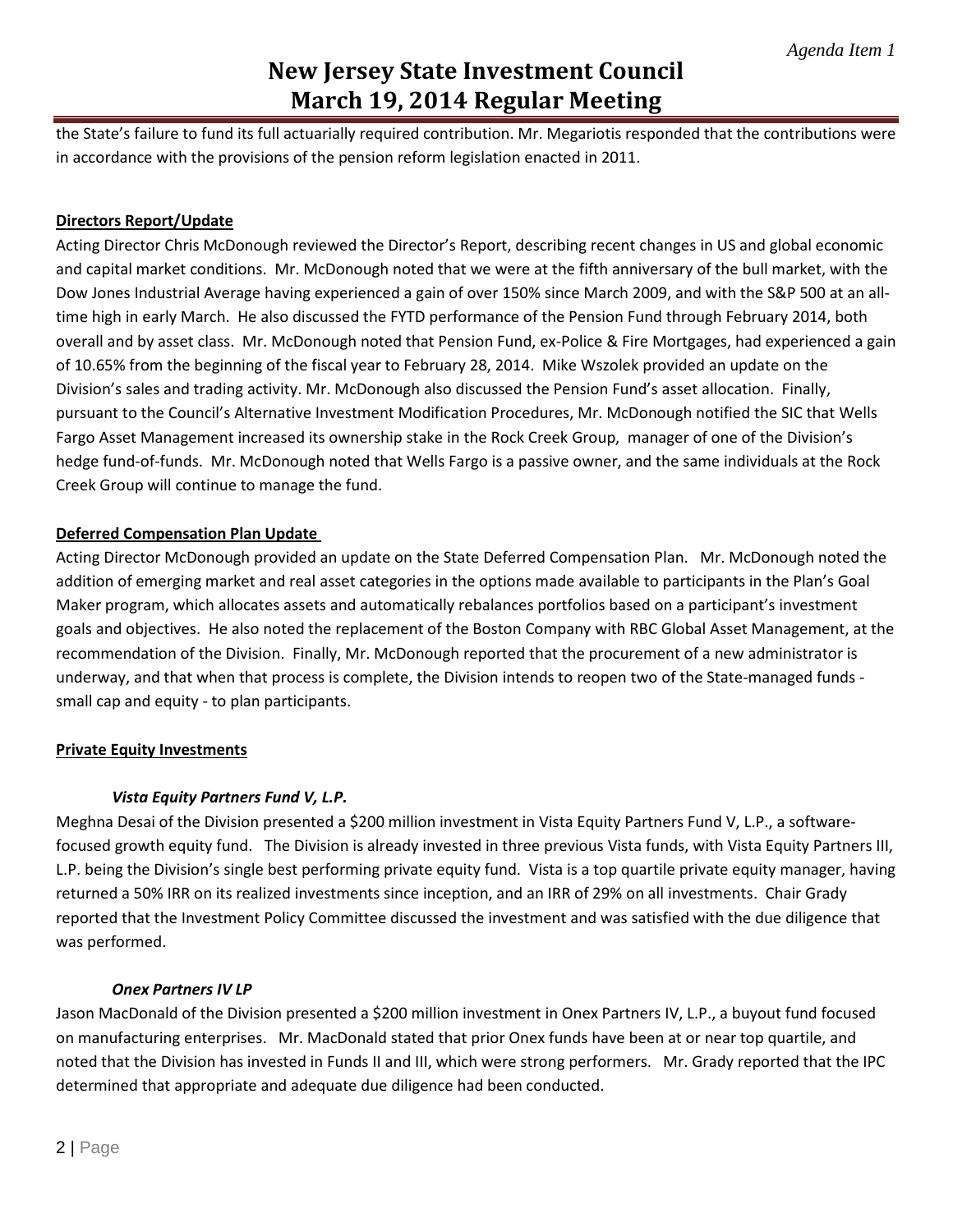## **Real Assets Investments**

## *HiTec Vision VIII, L.P.*

Mr. MacDonald presented a \$100 million investment in Hitec Vision VII, L.P. a fund focusing on the European energy sector and related sectors. Mr. MacDonald reviewed HiTec's consistent top quartile performance, and noted that the Division has previously had exposure to Fund V, which was a strong performer, through one of its fund-of-fund investments. Chair Grady inquired if the energy sector in Europe was an area in which the Pension Fund had little exposure and was seeking more, and Mr. MacDonald and Mr. McDonough affirmed that this was the case. Chair Grady reported that the IPC had discussed the investment and was satisfied that appropriate due diligence had been performed.

### **Real Estate Investments**

Mr. Oram recused himself from the discussion of the real estate investments presented to the IPC and to the Council.

### *Och-Ziff Real Estate Fund III, L.P.*

Mr. MacDonald presented a \$100 million investment in Och-Ziff Real Estate Fund III, a real estate fund focusing on opportunistic investments. Mr. MacDonald reported that the prior two Och-Ziff funds were both top-quartile performers. Chair Grady noted the favorable fee structure and other terms of the Och-Ziff platform, and reported that the IPC had discussed this investment and was satisfied that the due diligence performed by staff was adequate and appropriate.

### *Real Estate Secondary Sale*

Acting Director McDonough provided an update on the real estate secondary sale transaction reporting that the Division completed the sale of its interests in 25 real estate funds at 100% of the aggregate 9/30/2012 NAV (\$925 million), with 24 of the funds being sold to NorthStar Realty (in conjunction with a minority partner) with payments to be received over a four year period, and the remaining fund sold to the general partner of the fund, who paid the entire amount up front.

### **Report on Iran Divestment**

Susan Sarnowski of the Division reported that in accordance with a 2007 statute (P.L. 2007, Chapter 250), the Division provides an annual update to the Legislature on its divestment from foreign companies identified as having an equity tie to the government of Iran and that do business in specified sectors (e.g., energy, military). The Division relies on research provided by its consultant, IW Financial. Ms. Sarnowski reported on the statute's effect on the Division's benchmark. Ms. Sarnowski provided a copy of the report to the Council.

### **Report on Northern Ireland**

Ms. Sarnowski stated that pursuant to a 1988 statute (P.L. 1987, c. 177), the Division reports annually to the Legislature on its investments in United States companies doing business in Northern Ireland with respect to their adherence to the MacBride Principles. The Division again utilized research provider, IW Financial, to furnish the required information. Ms. Sarnowski provided a copy of the report to the Council.